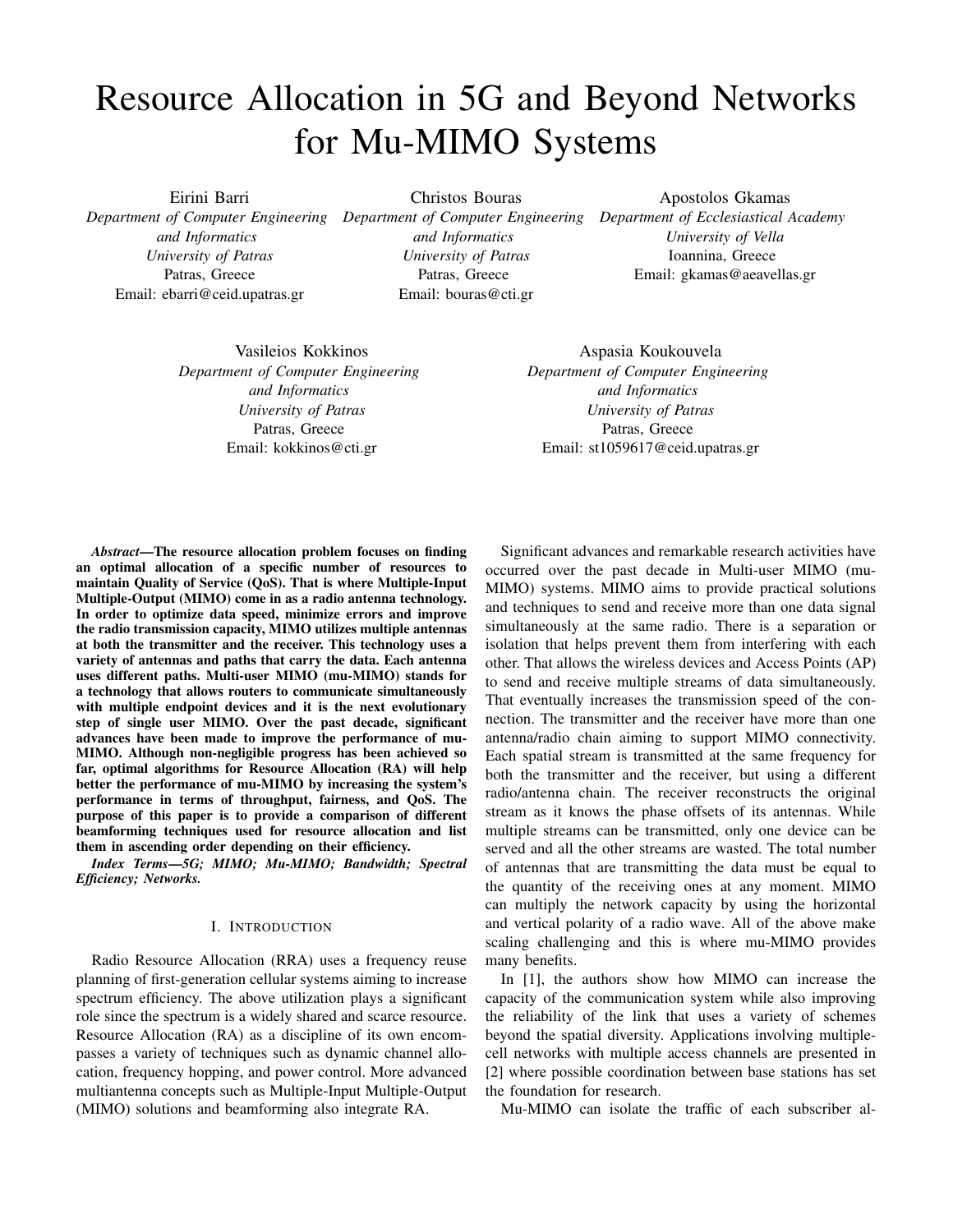lowing them to transmit and receive concurrently between multiple subscribers. MIMO refers to a range of technologies used to multiply the capacity of a wireless connection without requiring additional spectrum by using the horizontal and vertical polarities of the radio wave. A system's Spectral Efficiency (SE) is mainly based on Signal-to-Noise Ratio (SNR), channel estimated accuracy [3], spatial correlation modeled by the propagation environment that is considered in [4] and is also limited by the theoretic capacity [5].

Early surveys report that RA enhances when tracing the momentary fluctuations of the channel in scenarios using a single transmitter, as presented in [6]. During the last years, various techniques are developing for many heterogeneous and diverse MIMO scenarios. This paper's purpose is to classify the state-of-the-art of the already existing algorithms used for single and multiple transmitter scenarios in regards to mu-MIMO.

Furthermore, an overview of different methodologies used for RA is presented in mu-MIMO systems. Moreover, we compare them, explaining the way that they are defined. We aim to provide guidelines for efficient design of RA algorithms, point out practical challenges, and comment on and compare the processing techniques of mu-MIMO's state of the art.

The paper is organized as follows. In Section II, we are presenting RA in mu-MIMO analyzing both transmission and precoding techniques. Furthermore, in Section III, we present RA algorithms, compare them and propose changes to the most promising one in order to make it more efficient. Finally, the conclusions and our future work are provided in Section IV.

## II. RESOURCE ALLOCATION IN MU-MIMO

During the last years, mu-MIMO systems have been studied from a practical as well as a theoretical point of view. Mu-MIMO systems come without propagation limitations. Channel rank loss or antenna correlation are some of them and make the mu-MIMO system a perfect candidate for the upcoming wireless systems and standards [7]. Massive MIMO or largescale MIMO employs a few hundred antennas at the Base Station (BS) that are responsible for sending simultaneously data streams to many users. These are evolutions of the mu-MIMO technology. Massive MIMO is an example of a very promising technology, able to get by with the continuous, growing, capacity needs arising with 5G networks. RA management in wireless communications includes various network functions, such as power control, transmission rate control, call admission control, scheduling, handover, transmitter assignment, and bandwidth reservation. Figure 1 illustrates the components mentioned above, the RA policy, and the connection between them. As displayed in Figure 1, each RA technique can either implement in optimal or suboptimal way. A mu-MIMO system uses various RA techniques that are based on user scheduling and signal to process, as mentioned, and presented in Figure 1, and depend on the SNR value, quantity of users, antennas and coordinated transmitters.



Fig. 1. Coordinated Network in mu-MIMO

In order to maintain the QoS and reduce potential interference that may occur to the users, various components are used. Scheme and Scheduling components as well as a multiple access technique are used to distribute the resources to the users. Mu-MIMO also uses signal design and processing components that are responsible for the transmission of data to the scheduled users simultaneously. Last but not least, a power rate allocation guarantees QoS.

Mu-MIMO allows the same data channels to distribute messages for different users. After the distribution, follows a classification of the individual users that takes place when the data reaches their mobile devices [8]. Serving multiple users with the same transmission ensures increased capacity and better utilization of resources. The latter increases the ability to stream or download with improved user experience even if the area is crowded. Shared data can also provide a faster and more efficient system for all users and can furthermore be switched between one or multiple users.

Each antenna receives both direct and indirect components. The direct ones are intended for this particular antenna and the indirect ones are not. That happens because these two antennas use the same channel. So, it is imperative to divide the transmitted data into multiple independent data streams. The number of streams is always less or equal to the number of antennas and this is further explained in the following section.

The literature on MIMO communications is very rich, and this paper's goal is to provide and compare the different aspects considering RA schemes and mechanisms in Mu-MIMO systems. Users with independent channels can increase the overall performance of a system. However, there are systems that provide orthogonal resource that can be accessed by each user of the cell as stated in [9] and in [10], but the real diversity in MU-MIMO systems comes when many users access the same resource simultaneously.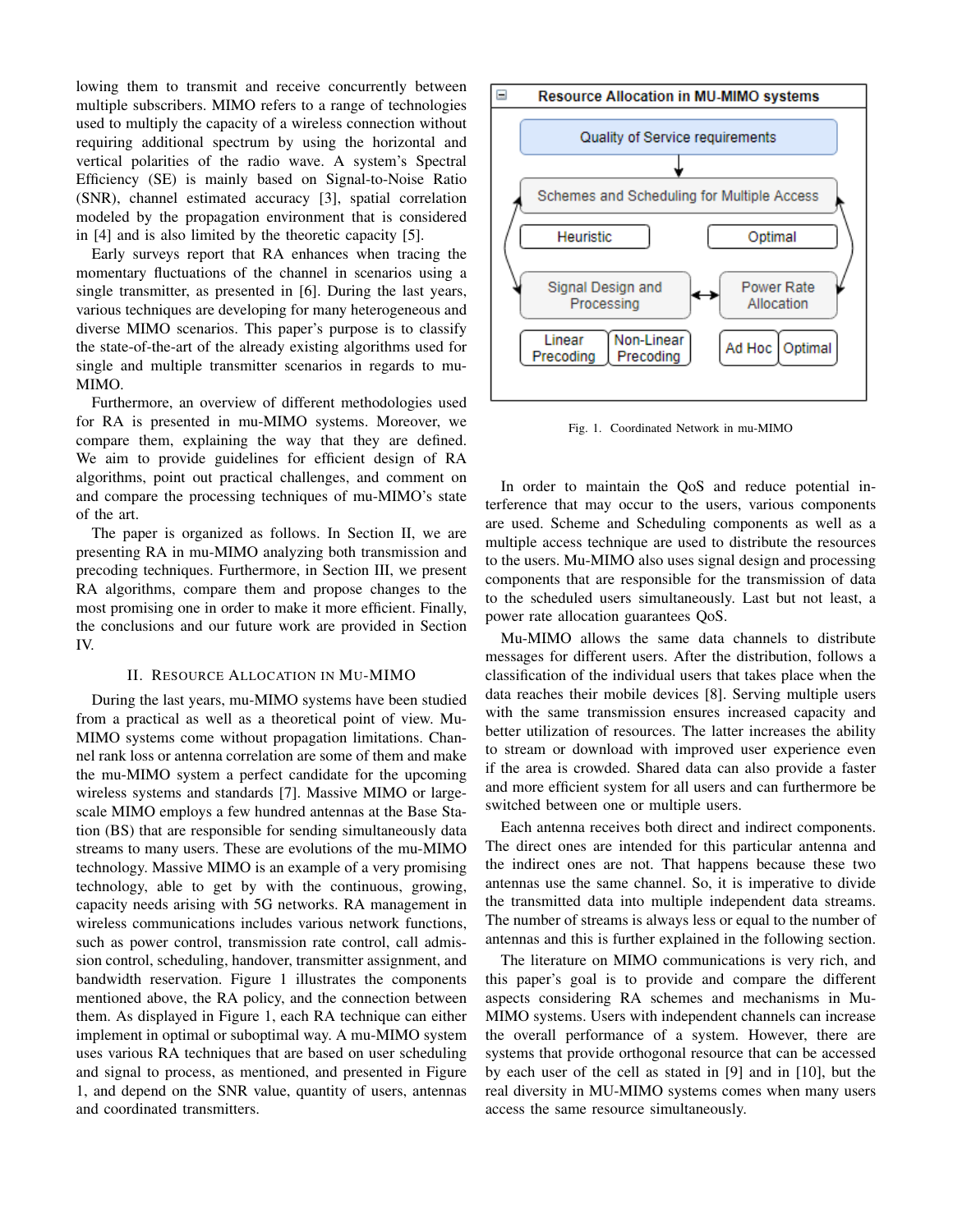# *A. Transmission*

Surveys over the years have pointed out that the increase of RA is possible if the instant channel inconstancies are tracked for scenarios including a single transmitter. RA decisions are affected because users have heterogeneous longterm gains because of the wide coverage of areas in wireless communications. Mu-MIMO transmissions are organized into two types, partial and full bandwidth. The latter mode is when Mu-MIMO streams are transmitted and occupy the entire channel of the system in 802.11ac. On the other hand, partial bandwidth mode is the simultaneous use of Orthogonal Frequency-Division Multiplexing Access (OFDMA) and Mu-MIMO. That means that users multiplex in both time and frequency. In order to transmit independently and separately coded data signals from each of the multiple transmit antennas, MIMO uses multiplexing or spatial streaming. The number of mu-MIMO Space-Time Streams (STS) supported by the Access Point (AP) in the Downlink and Uplink depends on the number of transmitter antennas. In general, an AP with *N* antennas should be able to support up to *N* STS in both downlink and uplink. When discussing clients, the maximum number of STS for one user can be up to four despite the amount of antennas. Furthermore, the total number of STS is less than or equal to eight. Mu-MIMO aims to accommodate as many users as possible per resource. That is the reason why RA techniques are thoroughly examined at the basic resource unit, e.g., time-slot, code, frequency-time resource block, or single-carrier. Since the RA strategy applies to overall resources, the global system model (single-carrier, OFDM, or Code-division Multiple Access (CDMA)) is not taken into account.

### *B. Precoding*

The term precoding indicates the rotation and scaling of the set of beams having their spatial properties and power adjusted towards one particular purpose. Multi-antenna transmitters provide spatial dimensions and can create autonomous channelization schemes, allowing the user transmitting to serve multiple ones concurrently using the same frequency band and time slot. The above is also known as Space-Division Multiple Access (SDMA). Taking into account the constraints, different techniques can be considered optimal. Precoding can be either linear or non-linear. The latter techniques can provide better performance while the former is computationally less expensive and requires no prior signaling. In mu-MIMO wireless technology, the term beamforming indicates the signal steering needed to achieve SDMA using beams.

## III. COMPARISON

In [11], the authors propose an optimized algorithm for Zero-Forcing (ZF) precoding for a downlink massive MIMO system. To maximize Energy Efficiency (EE), the authors are proposing an iteration algorithm having a sensible power consumption model. Aiming at optimal EE, this particular algorithm uses the perfect Channel State Information (CSI) scenario and uniform rates for each user. In [12], the authors

| <b>TABLE I</b>      |  |  |  |  |
|---------------------|--|--|--|--|
| COMPARED ALGORITHMS |  |  |  |  |

| Work   | <b>Algorithm</b>            | <b>Techniques</b>                                                          | <b>Results</b>                                                            |
|--------|-----------------------------|----------------------------------------------------------------------------|---------------------------------------------------------------------------|
| $[11]$ | <b>ZF</b>                   | Design prefilters<br>to remove multi-user<br>interference                  | Good<br>throughput,<br>EE quite low                                       |
| $[12]$ | EE.<br>optimization         | Obtain an asymptotic<br>EE expression<br>utilizing smatrix theory          | Target QoS                                                                |
| $[13]$ | <b>TSD</b>                  | Assign each subcarrier<br>to one user.                                     | <b>Best EE</b><br><b>Bad</b><br>throughput                                |
| $[13]$ | <b>SM</b>                   | Spatial Multiplexing                                                       | Good<br>throughput<br>EE quite low                                        |
| $[13]$ | <b>SDMA</b>                 | Subcarrier assigned<br>to multiple users<br>concurrently                   | Improved<br>throughput<br>for low power<br>consumption                    |
| $[14]$ | Power<br>allocation         | Global optimization ranges<br>depending on the user's<br>high or low SINR. | <b>Total EE</b><br>increases<br>significantly                             |
| $[14]$ | <b>MRT</b>                  | Beamforming                                                                | Low<br>Complexity<br>Processing                                           |
| $[15]$ | Fully-adaptive<br>RA scheme | Joint EE-SE<br>performance                                                 | EE performance<br>exceeds semi-adaptive<br>and non-adaptive<br>RA schemes |
| $[16]$ | <b>MMSE</b>                 | Combination of<br>ZF and MRT                                               | Good<br>throughput,<br>EE quite low                                       |

\*EE: Energy Efficiency

investigate an efficient algorithm achieving the same goal in a massive MIMO system having imperfect CSI. The proposed RA scheme has low complexity and concurrently optimizes the number of antennas, power allocation, and user selection. The EE optimization problem is intractable to solve since it is a mixed integer and non-convex problem and was therefore divided into two subproblems to be solved efficiently. In [13], the authors compared different schemes based on energy efficiency of RA. In Table I, all those schemes are presented and compared based on their results according to their techniques. The first scheme is based on designing prefilters at the Base Transceiver Station (BTS). The above condition meets the ZF criterion and efficiently removes Multi-User Interference (MUI). Having MUI eliminated throughput multiplication can also be achieved since every subcarrier could be assigned concurrently to all the user ends.

The second scheme presented in this paper bases on Transmit Spatial Diversity (TSD). A subcarrier is assigned by the BTS to a user having the maximum vector channel gain.

The third scheme presented in the same paper utilizes the Spatial Multiplexing (SM) technique. This particular technique employs the MIMO system between a specific RT and BTS. Data rate increases since the MIMO system can potentially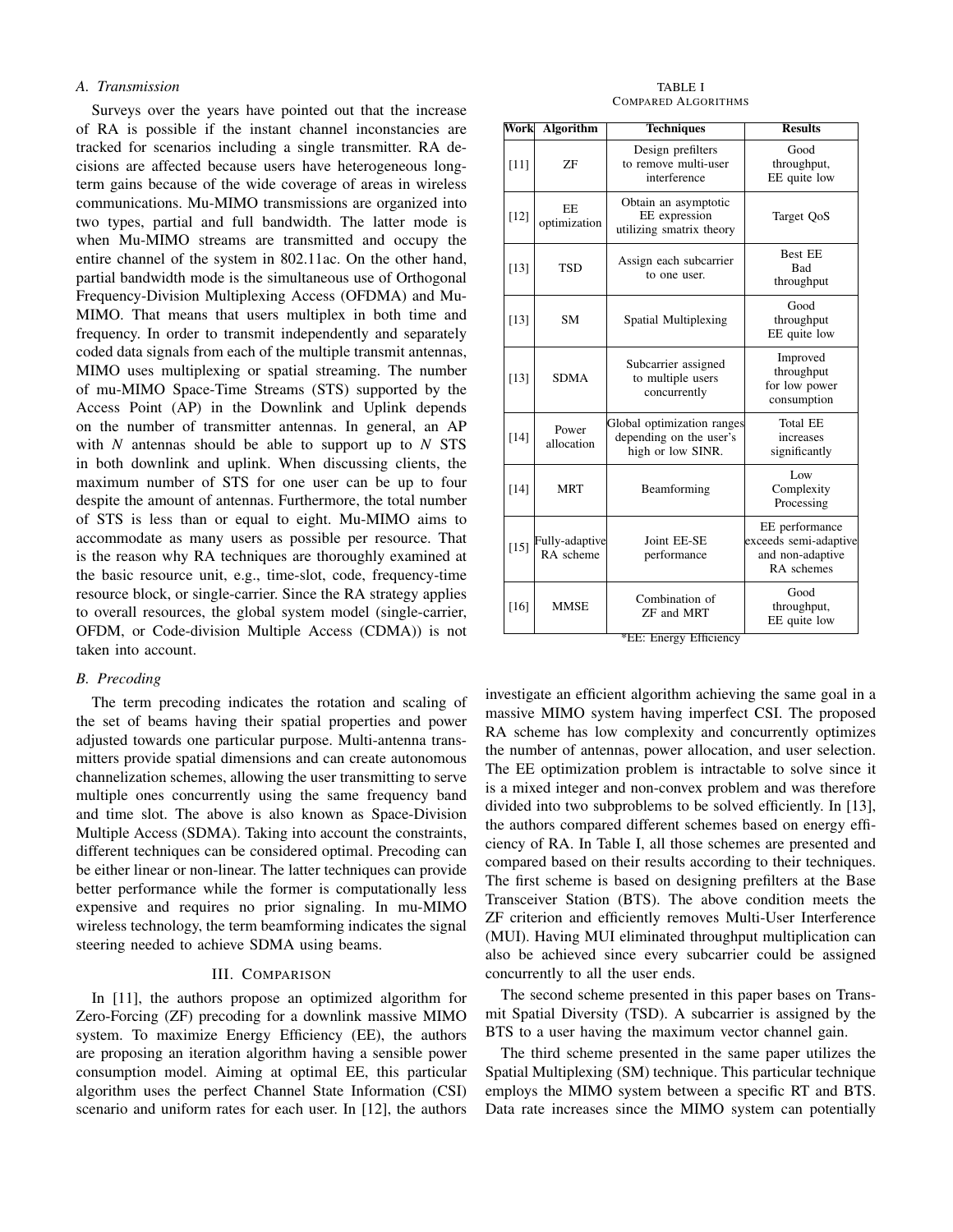send multiple substreams. Every subcarrier is assigned to a particular user each time for both the TSD and the SM scheme. Lastly in the fourth scheme presented, the subcarrier is designated for every user having spatial signatures. This scheme is also known as SDMA and it manages to increase the throughput. The main disadvantage is that spatial channels are seldom orthogonal in practice.

In [14], the authors investigated a MIMO downlink system. This particular system contains a BS with an immense number of antennas serving many single-antenna users. This kind of system creates a problem that considers the circuit power consumption, CSI, QoS requirements including a minimum required data throughput rate. The power allocation scheme which is proposed is optimized for maximization of the EE of data transmission.

Furthermore, in [14] the authors analyze Maximum Radio Transmission (MRT) and present it as practical precoding that can balance the system's performance and complexity. This algorithm provides excellent performance having low processing complexity in massive MIMO systems. Furthermore, MRT manages to maximize the signal gain of the designated user. MRT appears to be almost optimal at systems where noise is limited and inter-user interference is insignificant compared to the noise.

In [15], a demonstration of a fully adaptive RA scheme is presented. The scheme exceeds the EE performance of semiadaptive and non-adaptive RA schemes. The authors point out that data streams or Radio Frequency (RF) chains are equivalent to two times the number of receiving antennas. These are adequate for achieving EE in a mmWave massive MIMO network. That concludes in reducing the amount of required RF chains and further decreasing the power consumption needed.

In [16], authors analyze the Minimum Mean Square Error algorithm (MMSE) which employs both the ZF and the MRT algorithms analyzed above and is a linear precoding algorithm. Hence, this creates a balance between them and achieves adequate performance in systems with moderate noise and interference. By utilizing the mean square error, this algorithm manages to minimize the error and filter the already sent symbols transmitted from the BS to the received terminal. MMSE's performance exceeds the one of ZF and MRT.

Having analyzed the algorithms, we will compare them further and place them in descending order proposing the one we think excels.

In our opinion, the best algorithm appears to be the TSD since it has the best EE and high utility, which is the result of low power consumption. This algorithm also has low throughput as it is a single-user RA algorithm. The second best algorithm is the power allocation scheme, implementing a low complexity algorithm that also presents a significant EE increase. The following algorithm is considered to be the EE optimization that achieves target QoS and better performance by having low complexity and good EE. The SDMA scheme presents improved throughput for low power consumption since it is a multi-user protocol. SDMA has increased EE when an antenna array at BTS is employed. The disadvantage of SDMA is that channels are not orthogonal most of the time, and the spatial signatures are designated that way. The SM algorithm is a single-user scheme that presents low EE, but has good throughput. The next scheme is MMSE which is a combination of the ZF and MRT algorithms. Although MMSE achieves adequate throughput, it comprises a matrix inversion throughout the processing, making detection methods computationally ineffective for many antennas. The following algorithm is ZF, and even though it has good throughput, it presents bad EE and utility. That is a result of the significant power consumption needed to separate the transmission of multiple users. The MRT algorithm balances performance and efficiency. Despite that fact, it is almost optimal only when the Inter-User Interference (IUI) is less contrasted to the noise. This comparison lowers the efficiency of the algorithm. Adding to that pilot contamination and the imperfect CSI should be taken into account. The Fully Adaptive RA scheme requires a panoramic view of the traffic demands and the loading of the network for efficient scheduling. Despite that disadvantage, EE increases according to the SE. When EE peaks, it starts degrading even if SE is still increasing.

Since the TSD scheme appears to perform better compared to the other schemes, an analysis of the TSD algorithm explained in [17] is presented. The algorithm consists of the following steps:

- 1) The first subcarrier is assigned to the channel with maximum gain. That corresponds to the maximum number of bits transmitted among all users and antennas in that subchannel. We set Y as the following:  $Y = (a, b)$ . The pair  $(a*, b*)$  represents the data modulated onto the nth subcarrier. The data is transmitted from the BS to the b\*th antenna of the a\*th Remote Terminal (RT). Furthermore, we set  $m_{(a,b)}^n$  as the maximum number of bits that can potentially be transmitted to ath user using nth subcarrier.
- 2) Calculate  $m_{(a,b)}^n$  and  $T_{a^*}$  using the appropriate math equations.
- 3) Ensure that the user  $T_{a^*}$  meets the minimum bit rate constraint stating that the data rate designated for ath user should equal Ra bits per OFDM symbol. If  $Ta* < Ra*$ , the algorithm has to backtrack and check for the next subcarrier. If  $Ta \geq Ra$ \*, then we temporarily dismiss user  $a^*$  and backtrack to the first step distributing the subchannels to those users that fail to meet the above constraint.
- 4) The algorithm keeps backtracking to step 1 until all the users meet the minimum bit rate constraint and, therefore, all the subcarriers have been allocated to subchannels.

Observing Table I, the TSD algorithm seems to be the best option for resource allocation. It is also visible and noticeable that TSD's disadvantage, bad throughput, it's MMSE's advantage. That means, in an ideal scenario, the combination of both of them will lead up to the most efficient resource allocation